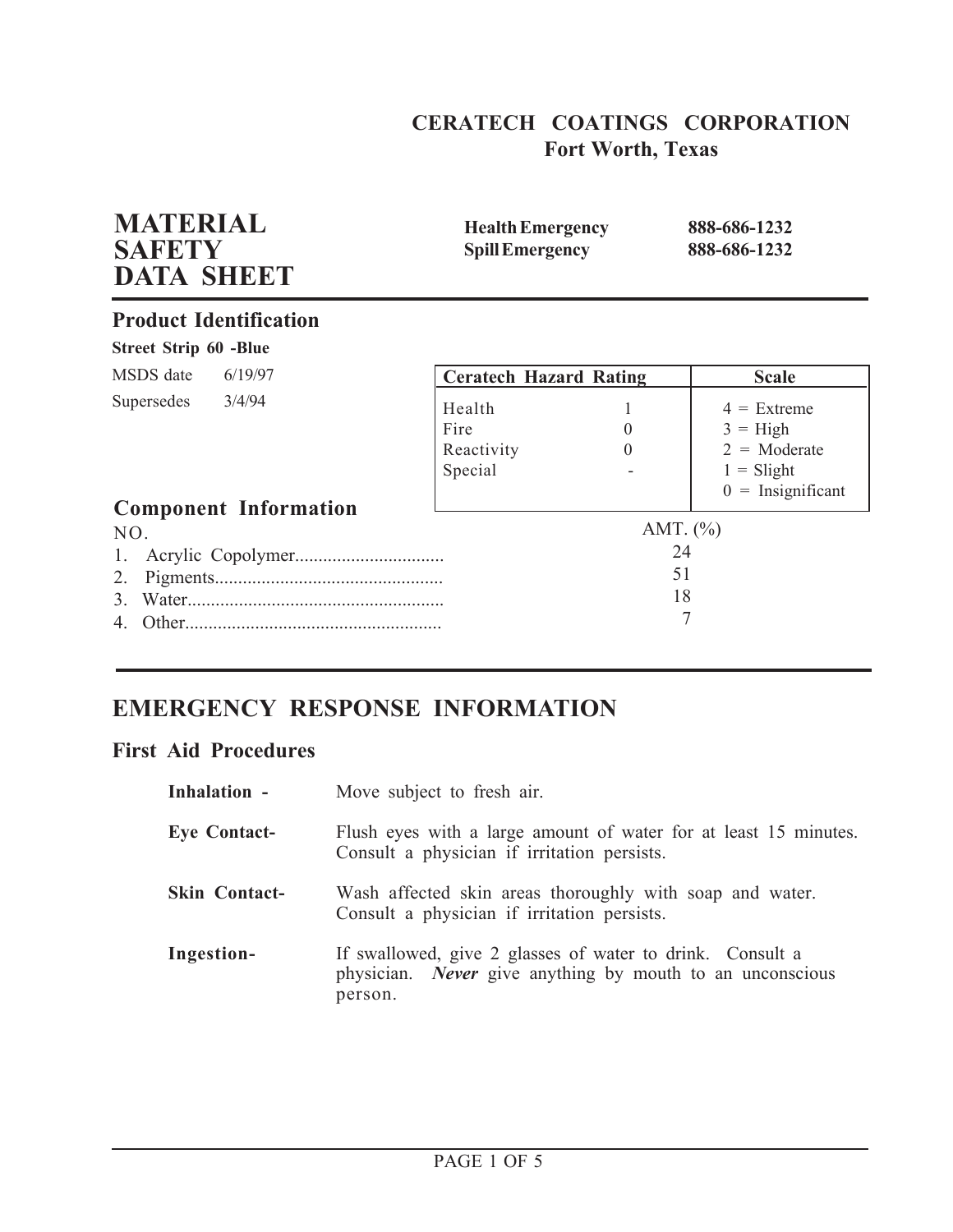## **SPILL OR LEAK HANDLING INFORMATION**

- **Personal Protection -** Appropriate protective equipment must be worn when handling a spill of this material. See the **PERSONAL PROTECTION MEASURES** Section for recommendations. If exposed to material during clean-up operations, see the **FIRST AID PROCEDURES** Section for actions to follow.
- **Procedures -** Keep spectators away. Floor may be slippery; use care to avoid falling. Contain spills immediately with inert materials (e.g. sand, earth). Transfer liquids and solid diking material to separate suitable containers for recovery or disposal. **CAUTION:** Keep spills and cleaning runoff out of municipal sewers and open bodies of water.

# **HAZARD INFORMATION**

*The health effects of this product have not been tested. The following information is based on the hazards of its components.*

### **HEALTH EFFECTS FROM OVEREXPOSURE**

| <b>Primary Routes of Exposure-</b>   | Inhalation<br>Eye Contact<br><b>Skin Contact</b>                                                                      |
|--------------------------------------|-----------------------------------------------------------------------------------------------------------------------|
| <b>Inhalation-</b>                   | Inhalation of vapor or mist can cause the following: headache<br>- nausea - irritation of nose, throat and lungs.     |
| <b>Eye Contact-</b>                  | Direct contact with material can cause the following: slight<br>irritation.                                           |
| <b>Skin Contact-</b>                 | Prolonged or repeated skin contact can cause the following:<br>slight skin irritation.                                |
| <b>FIRE AND EXPLOSIVE PROPERTIES</b> |                                                                                                                       |
|                                      | Auto-ignition temperatureNot Applicable<br>Lower explosive limitNot Applicable<br>Upper Explosive limitNot Applicable |
| <b>REACTIVITY INFORMATION</b>        |                                                                                                                       |
| <b>Instability-</b>                  | This material is considered stable. Thermal Decomposition is<br>dependent on time and temperature.                    |
| <b>Hazardous Polymerization-</b>     | Product will not undergo polymerization.                                                                              |
| Incompatibility-                     | This product should not come in contact with solvent borne<br>materials.                                              |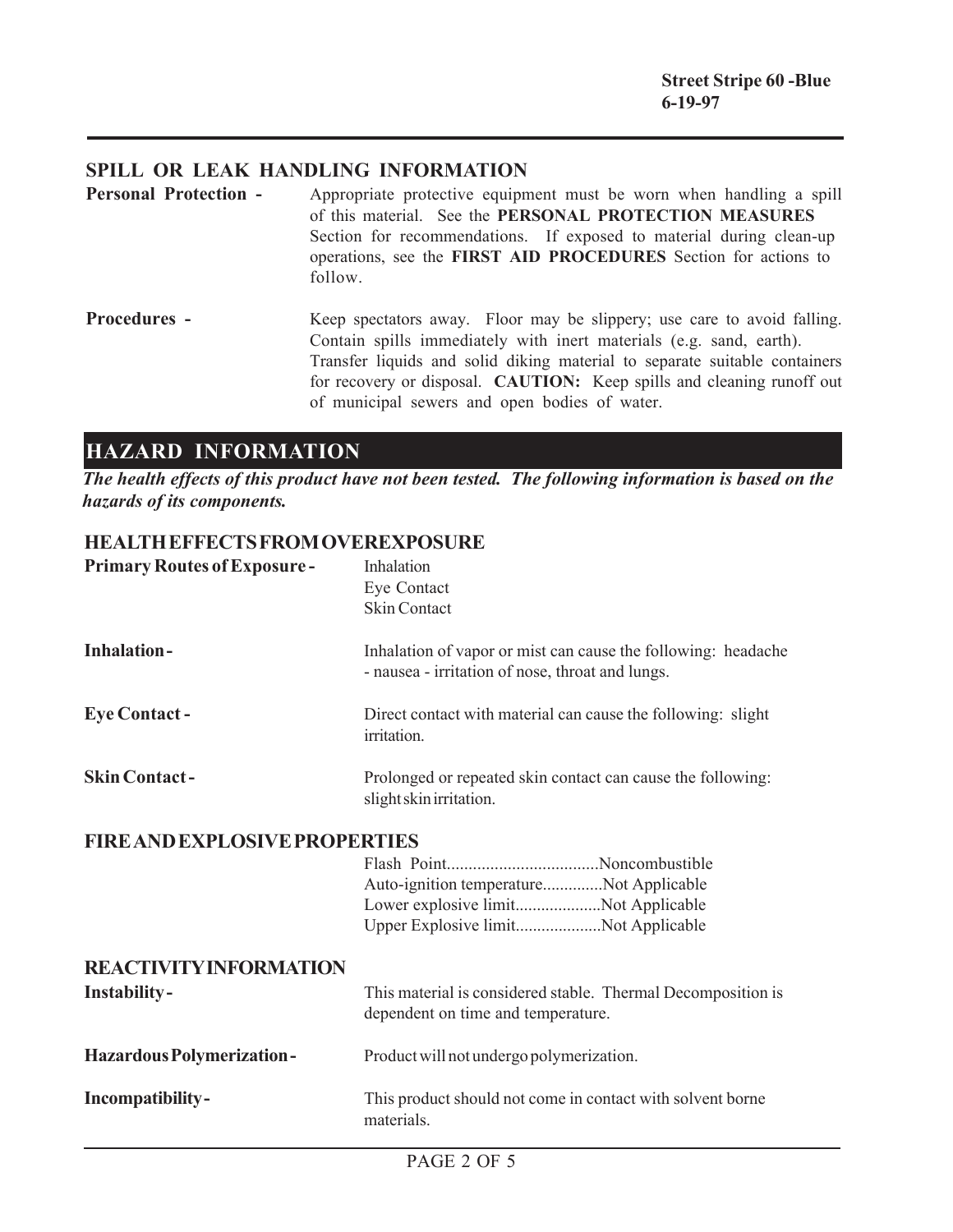# **ACCIDENT PREVENTION INFORMATION COMPONENT EXPOSURE INFORMATION**

#### **Component Information**

| N <sub>0</sub>       | Amt. $(\% )$ |
|----------------------|--------------|
| 1. Acrylic copolymer |              |
|                      | 51           |
|                      |              |
|                      |              |

## **EXPOSURE LIMIT INFORMATION**

| Component                 | <b>CERATECH</b> | <b>OSHA</b> | <b>ACGIH</b> |
|---------------------------|-----------------|-------------|--------------|
| <sup>I</sup> Jnits<br>No. | TWA STEL        | TWA STEL    | TWA STEL     |
|                           | none            | none        | none         |
|                           | none            | none        | none         |
| ۷.                        | none            | none        | none         |
|                           | none            | none        | none         |
|                           | none            | none        | none         |
|                           | none            | none        | none         |
| 14.                       | none            | none        | none         |
|                           | none            | none        | none         |

## **PERSONAL PROTECTION MEASURES**

| <b>Respiratory Protection -</b>  | None required under normal operating conditions. When mist<br>occurs during spraying operations, wear a MSHA/NIOSH -<br>approved (or equivalent) disposable half-mask dust/mist respi-<br>rator.                |
|----------------------------------|-----------------------------------------------------------------------------------------------------------------------------------------------------------------------------------------------------------------|
| <b>Eye Protection -</b>          | Use chemical splash goggles (ANSI Z87.1 or approved equiva-<br>lent).                                                                                                                                           |
| <b>Hand Protection -</b>         | The glove(s) listed below may provide protection against perme-<br>ation. Gloves of other chemically resistant materials may not<br>provide adequate protection: Neoprene, Butyl Rubber or Natu-<br>ral Rubber. |
| STORAGE AND HANDLING INFORMATION |                                                                                                                                                                                                                 |

**Storage Conditions -** Keep from freezing; material may coagulate. The minimum recommended storage temperature for this material is 1°C/34°F. The maximum temperature for this material is 49°C/120°F.

#### **Handling Procedures** - Monomer vapors can be evolved when material is heated during processing operations. See FACILITY CONTROL MEASURES Section for types of ventilation required.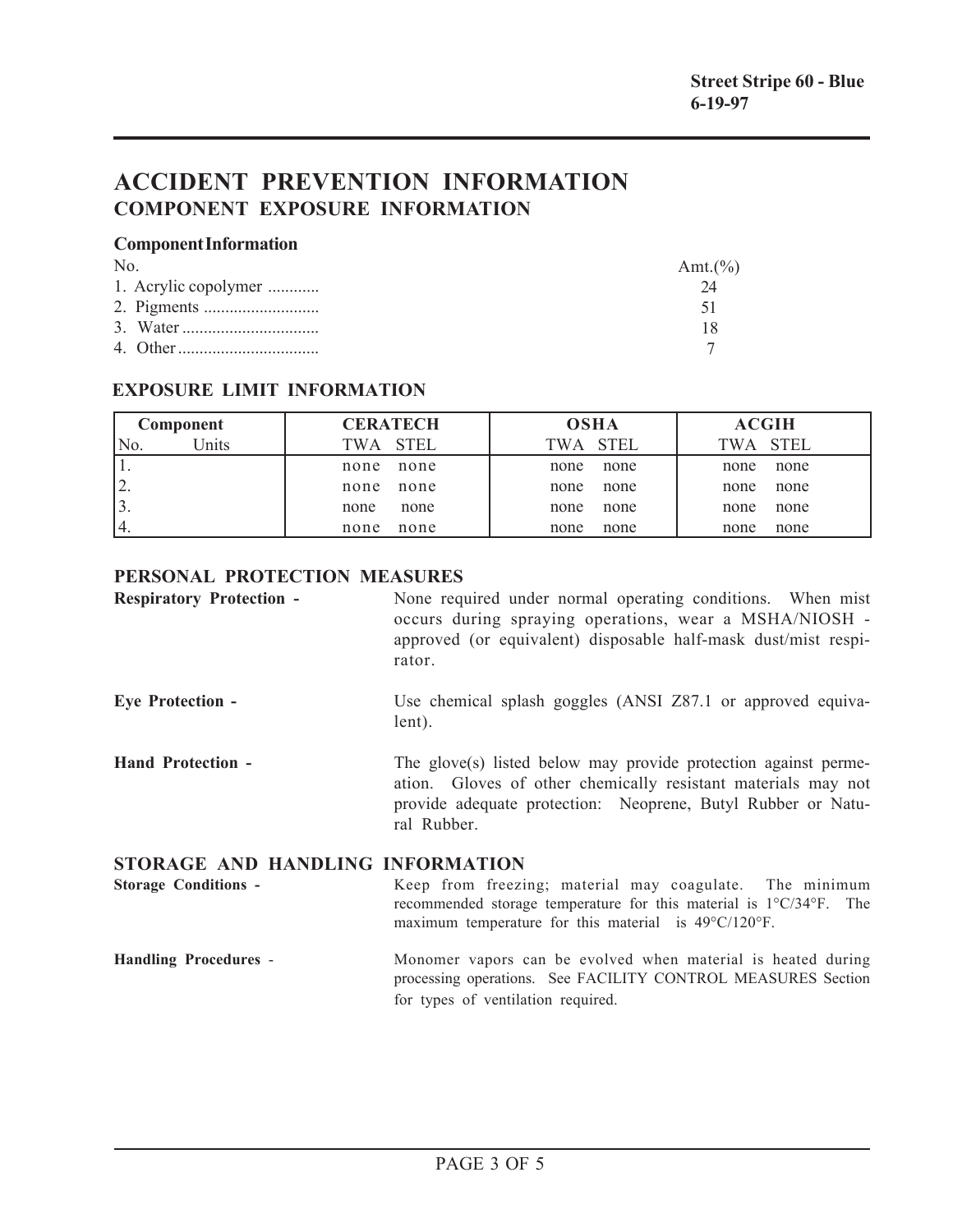# **SUPPLEMENTAL INFORMATION TYPICAL PHYSICAL PROPERTIES**

## **TOXICITY INFORMATION**

**Acute Data -** The information shown in the HEALTH EFFECTS FROM OVEREXPOSURE Section is based on the toxicity profiles for a number of acrylic emulsions that are compositionally similar to this product. Typical data are:

> Oral LD50 - rat: > 5000 mg/kg Dermal LD50 - rabbit: > 5000 mg/kg Skin Irritation - rabbit: Practically non-irritating Eye Irritation - rabbit: Inconsequential irritation

#### **WASTE DISPOSAL**

Procedure - Coagulate the emulsion by the stepwise addition of ferric chloride and lime. Remove the clear supernatant and flush to a chemical sewer. Incinerate liquid and contaminated solids in accordance with local, state, and federal regulations.

## **REGULATORY INFORMATION WORKPLACE CLASSIFICATIONS**

None of the compounds used in this product is listed as a potential carcinogen by OSHA. This product is considered non-hazardous under the OSHA Hazard Communication Standard (29CFR 1910.1200). This product is not a 'controlled product' under the Canadian Workplace Hazardous Materials Information System (**WHMIS**).

### **TRANSPORTATION CLASSIFICATION**

US DOT Hazard Class..................NONREGULATED